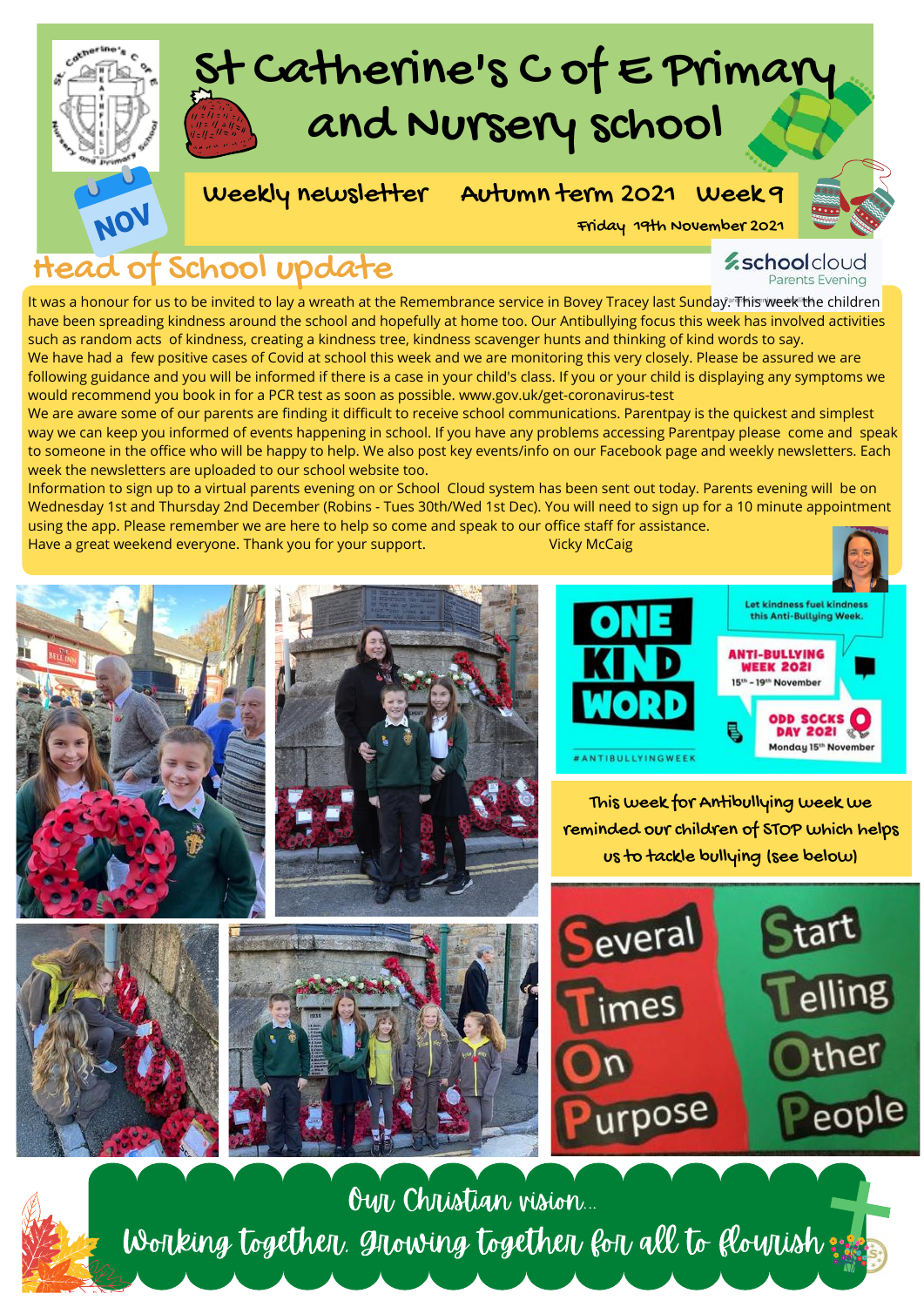





 $\sum_{i=1}^{n}$ We raised

A big thank you to evenyone for your kind donations.

£101









Freye

Leo is